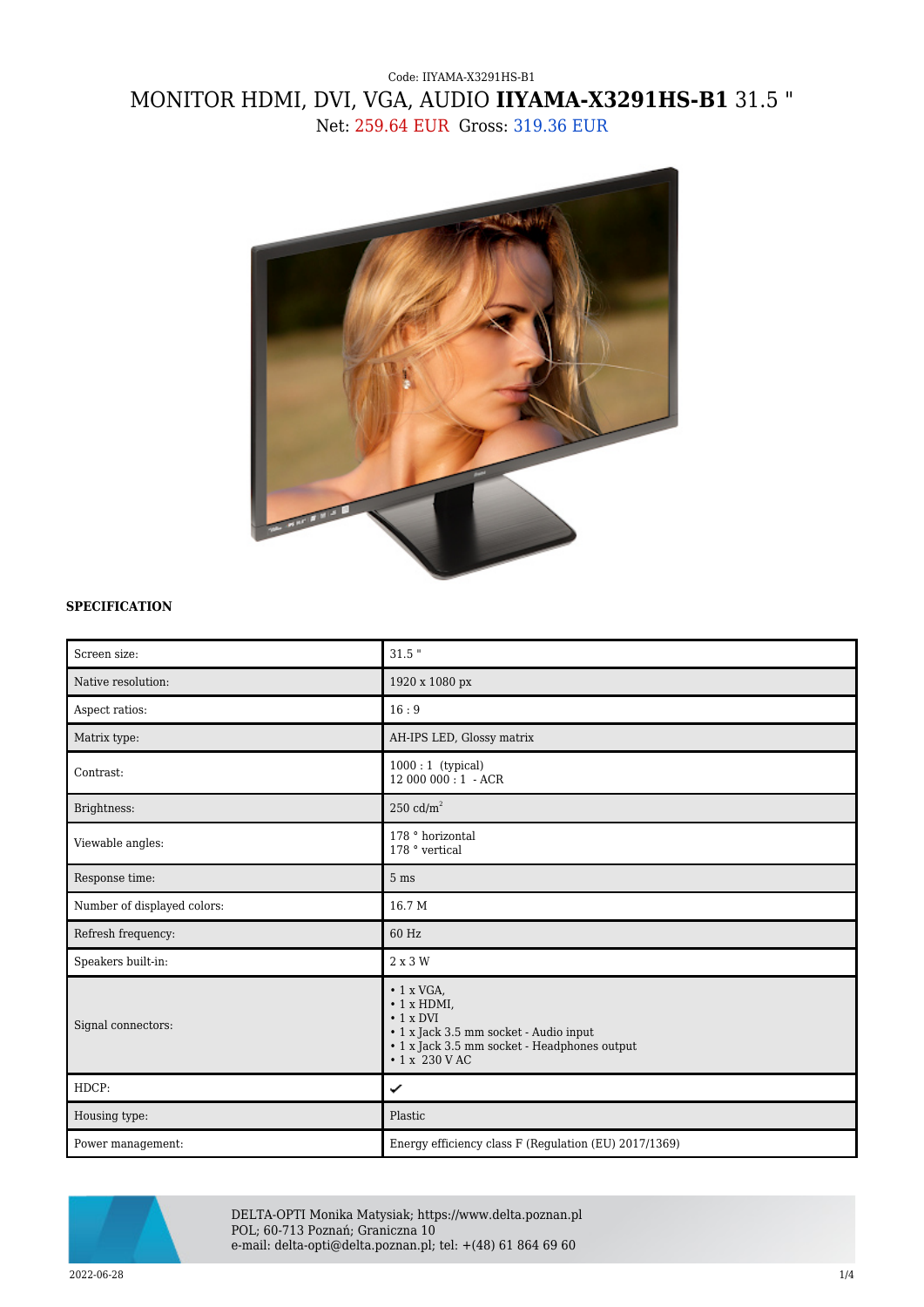| Main features:             | The blue light reduction function, which is the most unhealthy for the eyes, limits its<br>emission |
|----------------------------|-----------------------------------------------------------------------------------------------------|
| Monitor mounting standard: | <b>VESA 100</b>                                                                                     |
| Robbery protection:        | Kensington-lock compatible                                                                          |
| Parameters adjustment:     | OSD - using the button on the casing                                                                |
| Power supply:              | 230 V AC                                                                                            |
| Power consumption:         | $\cdot$ 36 W (typical)<br>• 0.5 W (in standby mode)                                                 |
| Weight:                    | $7.1 \text{ kg}$                                                                                    |
| Dimensions:                | • 737.5 x 523.5 x 240 mm (with stand)<br>• 737.5 x 435 x 47.5 (without stand)                       |
| Manufacturer / Brand:      | <b>IIYAMA</b>                                                                                       |
| Guarantee:                 | 2 years                                                                                             |

## **PRESENTATION**



OSD menu control keys:



Rear view:



DELTA-OPTI Monika Matysiak; https://www.delta.poznan.pl POL; 60-713 Poznań; Graniczna 10 e-mail: delta-opti@delta.poznan.pl; tel: +(48) 61 864 69 60

2022-06-28 2/4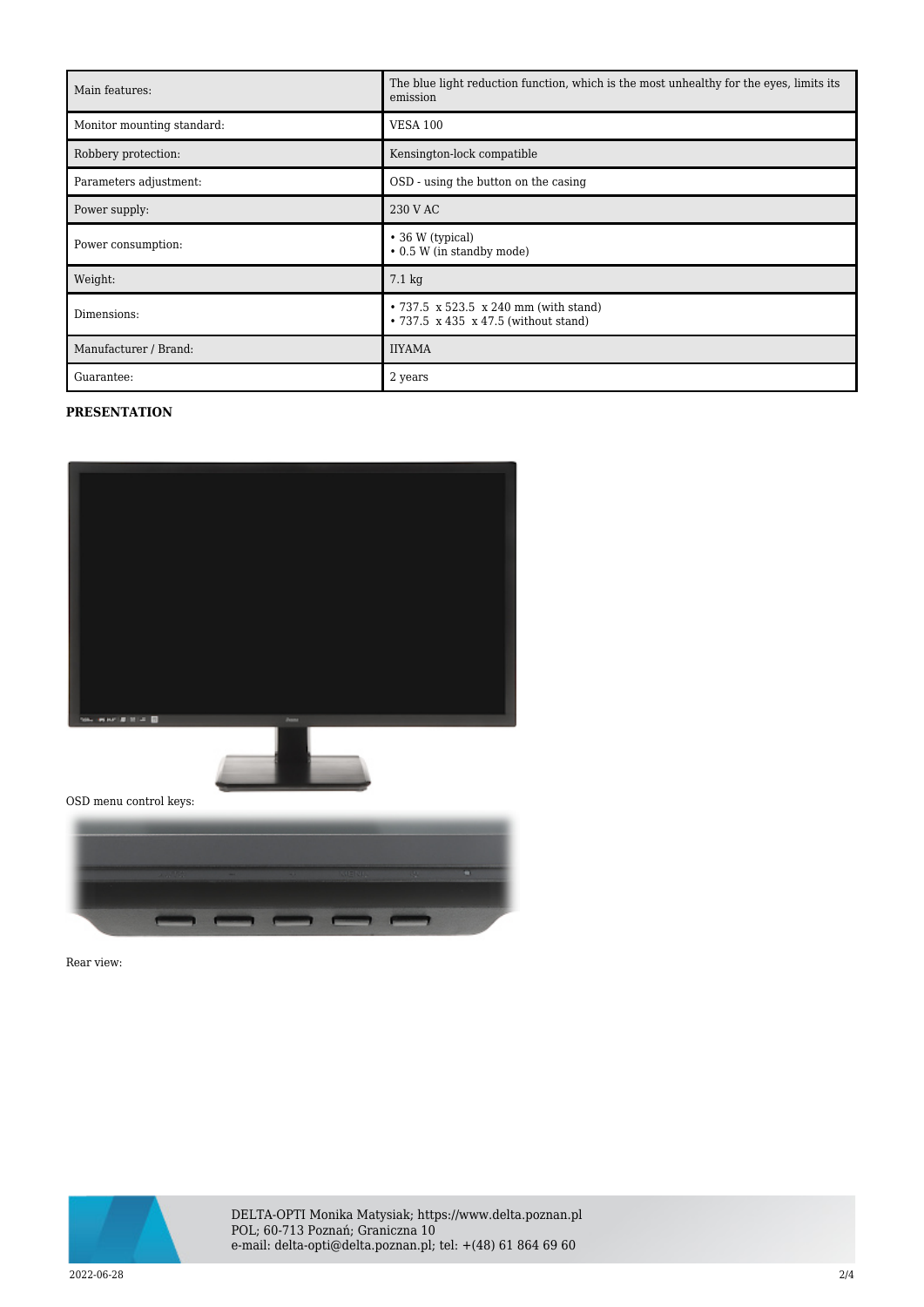

Monitor connectors:





Side view:



DELTA-OPTI Monika Matysiak; https://www.delta.poznan.pl POL; 60-713 Poznań; Graniczna 10 e-mail: delta-opti@delta.poznan.pl; tel: +(48) 61 864 69 60

2022-06-28 3/4